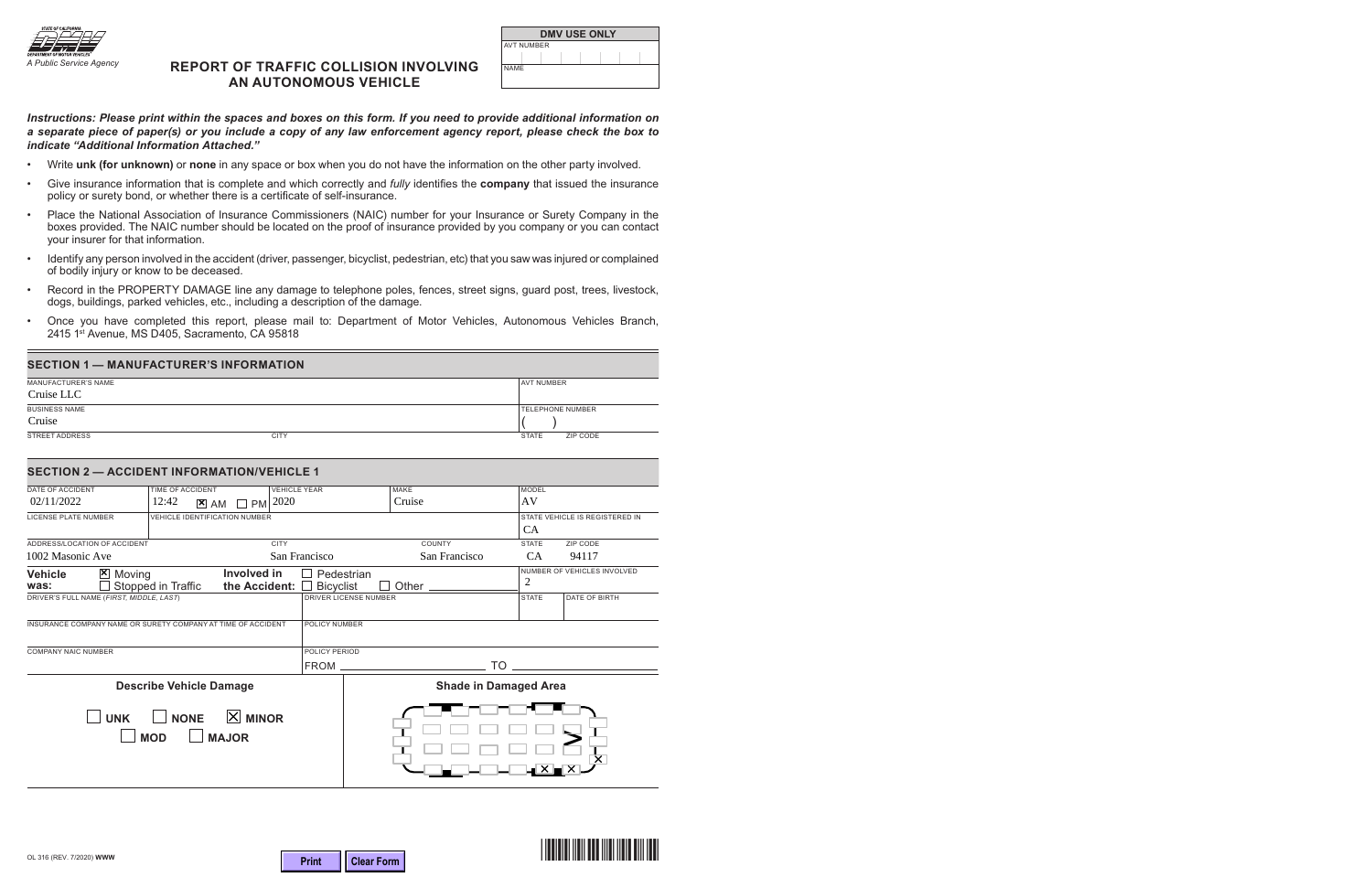| <b>SECTION 3 - OTHER PARTY'S INFORMATION/VEHICLE 2</b>                                            |                                         |                               |  |  |  |  |
|---------------------------------------------------------------------------------------------------|-----------------------------------------|-------------------------------|--|--|--|--|
| <b>VEHICLE YEAR</b><br><b>MODEL</b><br><b>BMW</b>                                                 |                                         |                               |  |  |  |  |
| LICENSE PLATE NUMBER<br>VEHICLE IDENTIFICATION NUMBER                                             |                                         |                               |  |  |  |  |
| <b>Vehicle</b><br>$X$ Moving<br><b>Involved</b> in<br>the Accident:<br>was:<br>Stopped in Traffic | Pedestrian<br><b>Bicyclist</b><br>Other | NUMBER OF VEHICLES INVOLVED   |  |  |  |  |
| DRIVER'S FULL NAME (FIRST, MIDDLE, LAST)                                                          | DRIVER LICENSE NUMBER                   | <b>STATE</b><br>DATE OF BIRTH |  |  |  |  |
| INSURANCE COMPANY NAME OR SURETY COMPANY AT TIME OF ACCIDENT                                      | POLICY NUMBER                           |                               |  |  |  |  |
| <b>COMPANY NAIC NUMBER</b>                                                                        | POLICY PERIOD<br>FROM _                 | <b>TO</b>                     |  |  |  |  |
| $\Box$ Additional information attached.                                                           |                                         |                               |  |  |  |  |
| SECTION 4 - INJURY/DEATH, PROPERTY DAMAGE                                                         |                                         |                               |  |  |  |  |
| NAME (FIRST, MIDDLE, LAST)                                                                        |                                         |                               |  |  |  |  |
| <b>ADDRESS</b><br><b>CITY</b>                                                                     |                                         | <b>STATE</b><br>ZIP CODE      |  |  |  |  |
| <b>CHECK ALL THAT APPLY</b><br>Injured<br>Deceased<br>$\Box$                                      | <b>Driver</b><br>Passenger              | <b>Bicyclist</b><br>Property  |  |  |  |  |
| NAME (FIRST, MIDDLE, LAST)                                                                        |                                         |                               |  |  |  |  |
| <b>ADDRESS</b><br><b>CITY</b>                                                                     |                                         | <b>STATE</b><br>ZIP CODE      |  |  |  |  |
| <b>CHECK ALL THAT APPLY</b><br>Injured<br>Deceased<br>$\Box$                                      | <b>Driver</b><br>Passenger              | <b>Bicyclist</b><br>Property  |  |  |  |  |
| PROPERTY DAMAGE                                                                                   |                                         |                               |  |  |  |  |
| PROPERTY OWNER'S NAME                                                                             |                                         | <b>TELEPHONE NUMBER</b>       |  |  |  |  |
| <b>STREET ADDRESS</b><br><b>CITY</b>                                                              |                                         | <b>STATE</b><br>ZIP CODE      |  |  |  |  |
| <b>WITNESS NAME</b>                                                                               |                                         | <b>TELEPHONE NUMBER</b>       |  |  |  |  |
| STREET ADDRESS<br><b>CITY</b>                                                                     |                                         | <b>STATE</b><br>ZIP CODE      |  |  |  |  |
| <b>WITNESS NAME</b>                                                                               |                                         | TELEPHONE NUMBER              |  |  |  |  |
| <b>STREET ADDRESS</b><br><b>CITY</b>                                                              |                                         | ZIP CODE<br><b>STATE</b>      |  |  |  |  |
| $\Box$ Additional information attached.                                                           |                                         |                               |  |  |  |  |

# **SECTION 5 — ACCIDENT DETAILS - DESCRIPTION**

 $\boxtimes$  Autonomous Mode  $\Box$  Conventional Mode

A Cruise autonomous vehicle ("Cruise AV"), operating in driverless autonomous mode, was at a complete stop in response to a red light on southbound Masonic Avenue at the intersection with Oak Street. At the intersection, an Acura Sedan was stopped in front of the Cruise AV in the left southbound lane. To the right of the Cruise AV, was a BMW Sedan in the right southbound lane. In response to the green light, the Acura Sedan made a signaled left turn onto Oak Street as the BMW Sedan stayed parallel to the Cruise AV. As the Cruise AV entered the intersection, the BMW Sedan made a prohibited left turn from the right southbound lane on Masonic Avenue with no turn signal. The Cruise AV braked and, shortly thereafter, the BMW Sedan made contact with the Cruise AV, damaging the front right bumper of the Cruise AV. The driver of the BMW Sedan left the scene without exchanging information. There were no injuries and Cruise filed a police report on February 12, 2022.